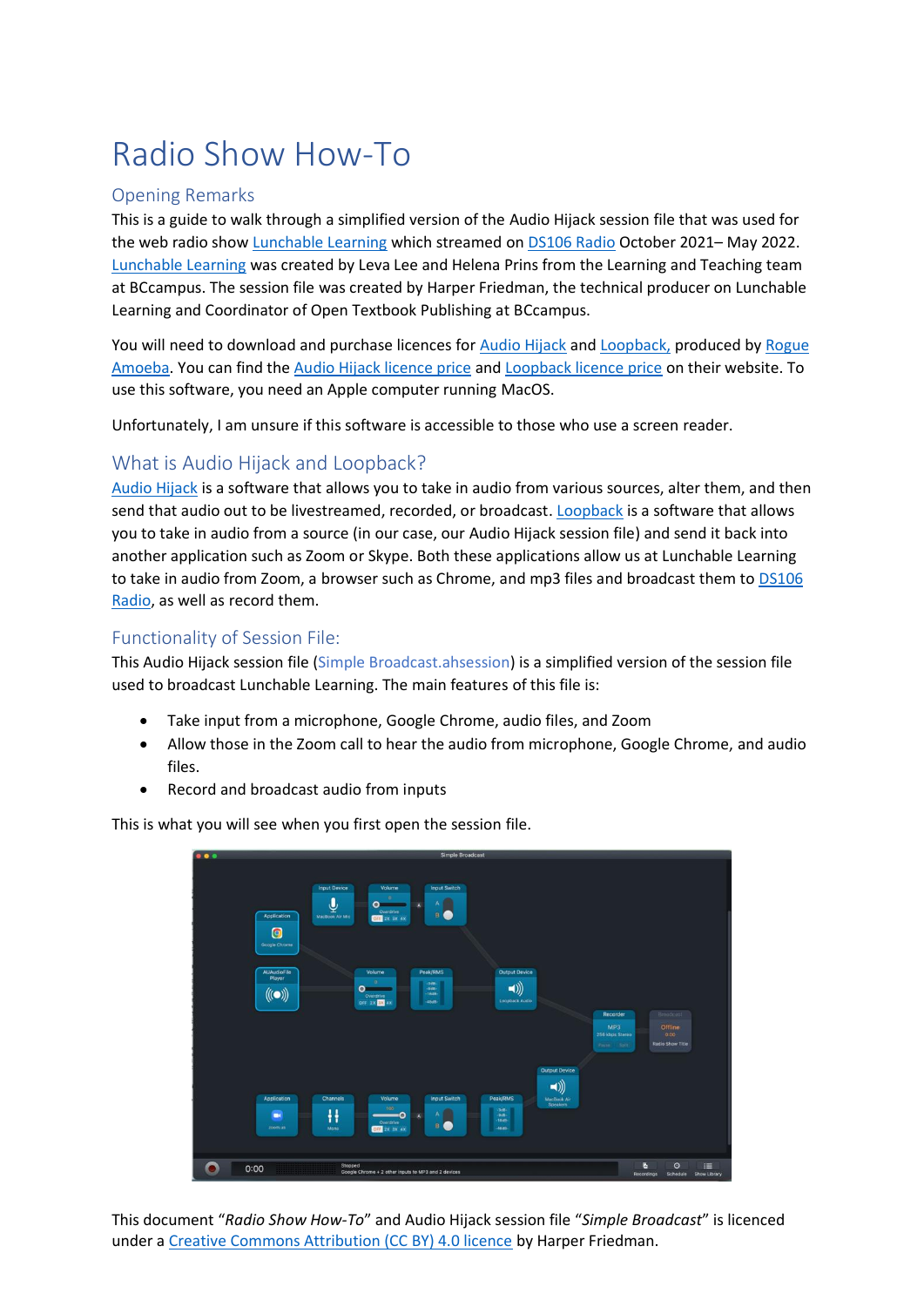In this file, you have four inputs and four outputs:

- Inputs:
	- 1. Input Device Built-In Microphone
	- 2. Application Google Chrome
	- 3. AuAudioFile Player
	- 4. Application Zoom
- Outputs:
	- a) Output device Loopback Audio
	- b) Output device Built-In Speakers
	- c) MP3 Recorder
	- d) Broadcaster



These inputs or outputs can be replaced with any other inputs that you would like. For example, if you wanted to use Microsoft Teams instead of Zoom for your conference call software, you simply have to click on the block and then select Microsoft Teams as your source.

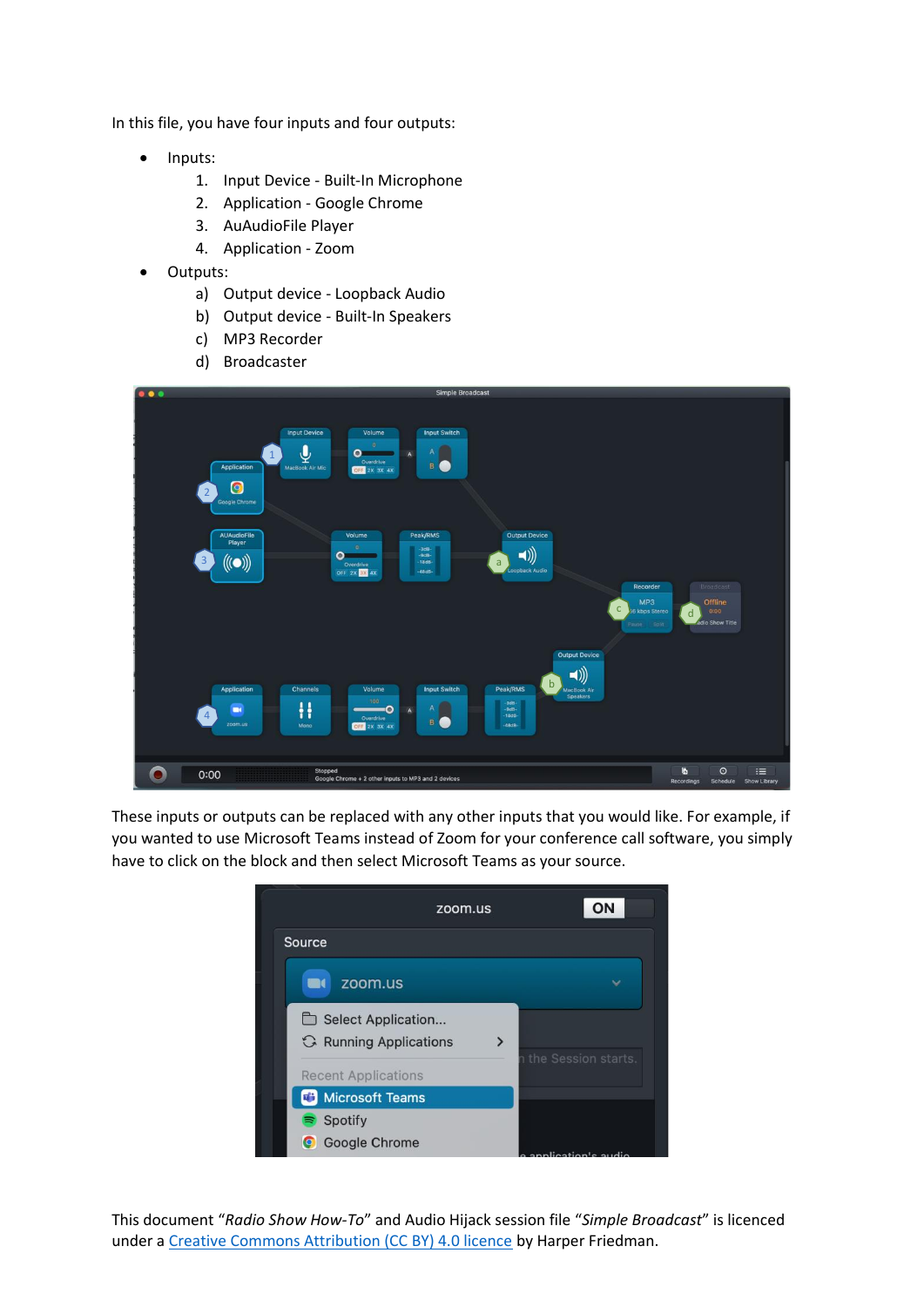You may also notice that, in the top right corner of the previous image, there was an "On" toggle switch. If you click it, it will turn that block "Off" and the block will turn grey instead of blue. This means that this block has been disabled and it will not function anymore.

| zoom.us                                                      | <b>OFF</b>   |             |                 |
|--------------------------------------------------------------|--------------|-------------|-----------------|
| Source                                                       |              | Application | <b>Channels</b> |
| zoom.us<br>ΓT                                                | $\checkmark$ | n           |                 |
| Open URL<br>٠                                                |              | zoom.us     | Mono            |
| <b>URL:</b> This URL will be opened when the Session starts. |              |             |                 |

There are also some additional blocks to pay attention to:

- i. Volume blocks that control of their inputs
- ii. Input Switch blocks that act as a mute button to their inputs. When Input Switch is on A, audio is permitted to flow through. When Input Switch is on B, then audio does not flow through and is essentially muted.
- iii. Peak/RMS meter blocks that monitor the sound levels to their inputs



For the Loopback application, it's only necessary to have it open. It requires no additional action.

|                             | ₽         | Loopback                             |   |                             |                                |
|-----------------------------|-----------|--------------------------------------|---|-----------------------------|--------------------------------|
| Loopback Audio /            |           |                                      |   |                             |                                |
| <b>Sources</b><br>Pass-Thru | 0.        | <b>Output Channels</b><br>2 Channels | Ω | <b>Monitors</b><br>1 Device | 0.                             |
| Pass-Thru                   | On $\Box$ | Channels 1 & 2                       |   | MacBook Air Spea            | On $\left($                    |
| 1(L)<br>9<br>2(R)           |           | Channel 1 (L)<br>Channel 2 (R)       |   |                             | Channel 1 (L)<br>Channel 2 (R) |
| > Options                   |           |                                      |   | > Options                   |                                |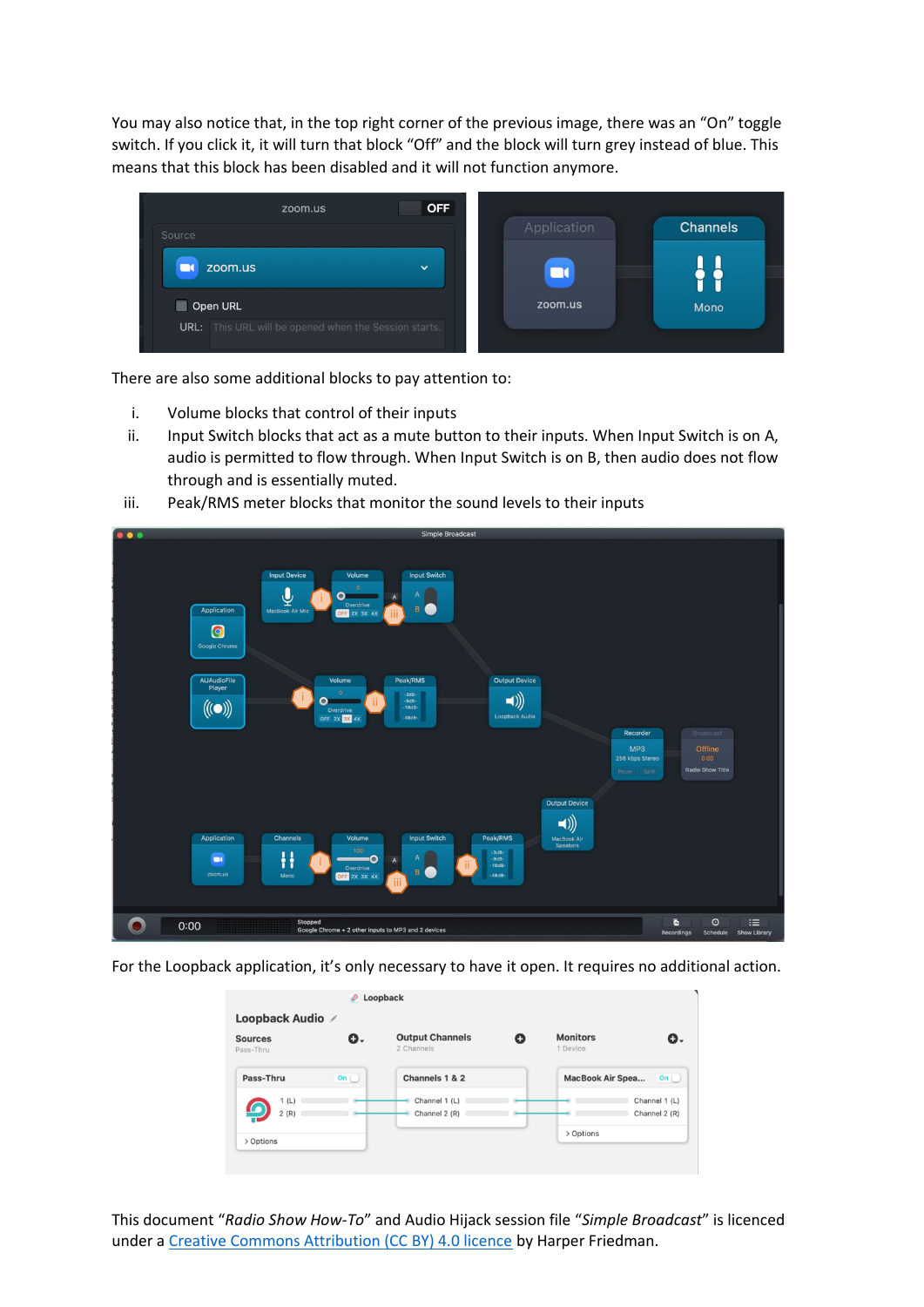## How-To Broadcast a Radio Show:

#### Pre-Show:

- 1. Open the application Audio Hijack.
- 2. Open session file.
- 3. Open application Loopback.
- 4. Ensure Broadcast block is turned off.

This is to make sure you don't accidentally go live when you don't want to. If the Broadcast block is turned on, you will immediately start broadcasting when the session goes live.



5. Specify Broadcast set-up and meta data.

This will depend on what web radio station you are using. This session file is set up to use **DS106 Radio**. If you're using a different web radio station, you will need to get their set-up info from them.



6. Ensure the names of your Input devices and Output devices are the correct ones.

Here, I have my input device (my microphone) and the output device (my speakers) to the right of the conference call set to the default MacBook microphone and speakers, respectively.



Since we want the people in our conference call to hear any music or audio that we play, we need to route our microphone and any applications to play audio through Loopback. We have to ensure that this output device matches our Loopback session name, in this case Loopback Audio.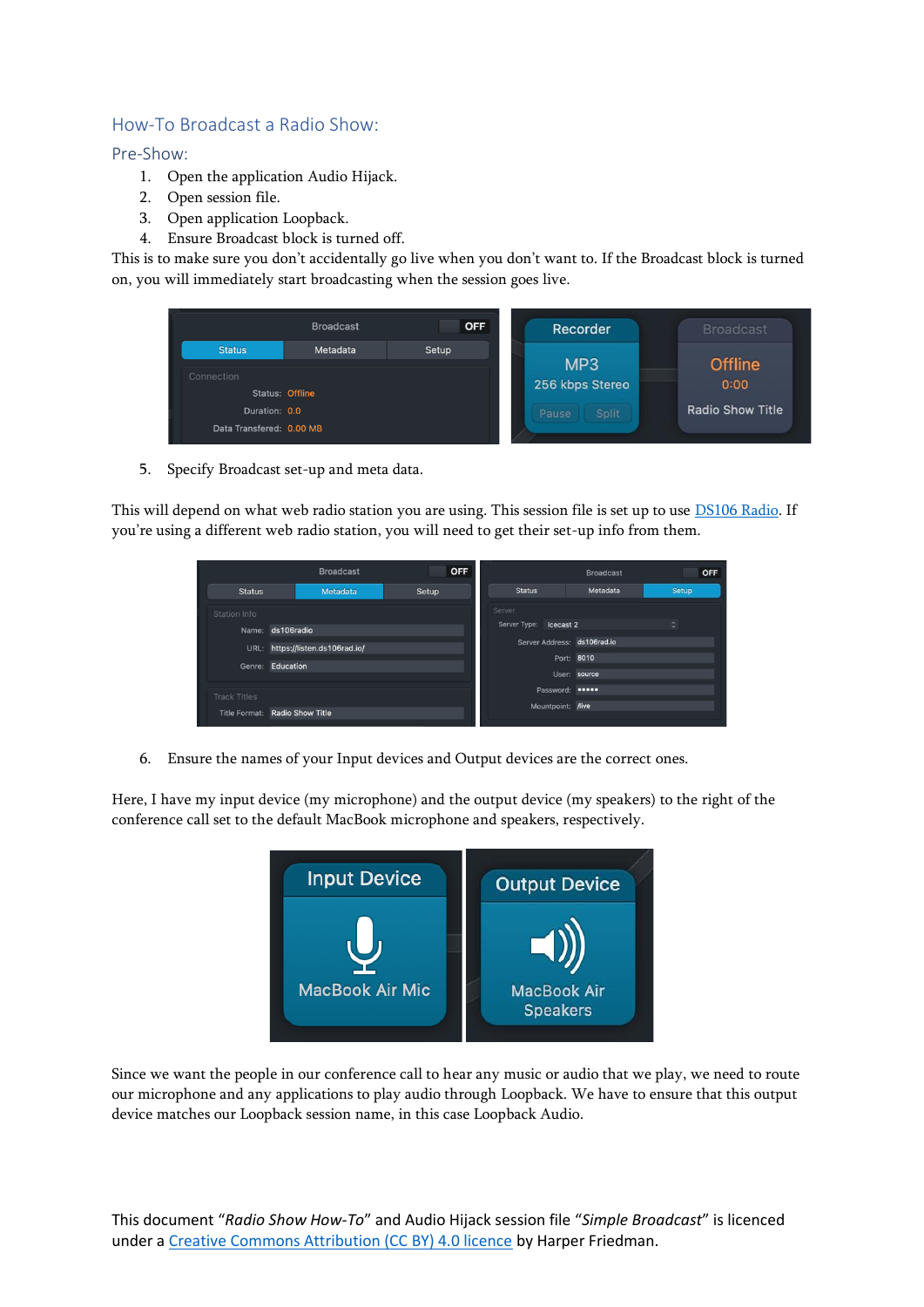|                      |                             | சி          | Loopback                             |   |
|----------------------|-----------------------------|-------------|--------------------------------------|---|
|                      | Loopback Audio              |             |                                      |   |
| <b>Output Device</b> | <b>Sources</b><br>Pass-Thru | О.          | <b>Output Channels</b><br>2 Channels | c |
|                      | Pass-Thru                   | On $\left($ | Channels 1 & 2                       |   |
|                      | 1(L)<br>2(R)                |             | Channel 1 (L)<br>Channel 2 (R)       |   |
| Loopback Audio       | > Options                   |             |                                      |   |

7. Name your mp3 file.

Click on the Recorder block and edit the name in the "File name" box. It will automatically capture the Date and Time of recording in the file name (unless deleted). You can also choose which folder to save it to by selecting the "Save to" dropdown menu.

|                      |                     | MP <sub>3</sub>   |            | ON |
|----------------------|---------------------|-------------------|------------|----|
|                      | Pause Recording     |                   | Split File |    |
| <b>File Settings</b> |                     |                   |            |    |
| File name:           | <b>Date</b>         | Time Name of File |            |    |
| Save to:             | <b>Audio Hijack</b> |                   |            | ◠  |
|                      |                     | > File Limits     |            |    |

- 8. Ensure any audio files that you want to play are in the AUAudioFile Player
	- a) To upload files, click on the AUAudioFile Player block, then click "Audio Files +…", navigate to the file you want to import, click on desired file, and press Open.



9. Turn on session (click the large round, grey button along the bottom).

| 0:00 | ------------ | Stopped<br>Google Chrome + 2 other inputs to MP3 and 2 devices   |        |
|------|--------------|------------------------------------------------------------------|--------|
|      |              | Recording<br>Google Chrome + 2 other inputs to MP3 and 2 devices | 48.0kH |

When you turn on the session, the recording will start automatically.

Any applications that are inputs will also automatically open (in our case, Google Chrome, and Zoom) if they are not open already.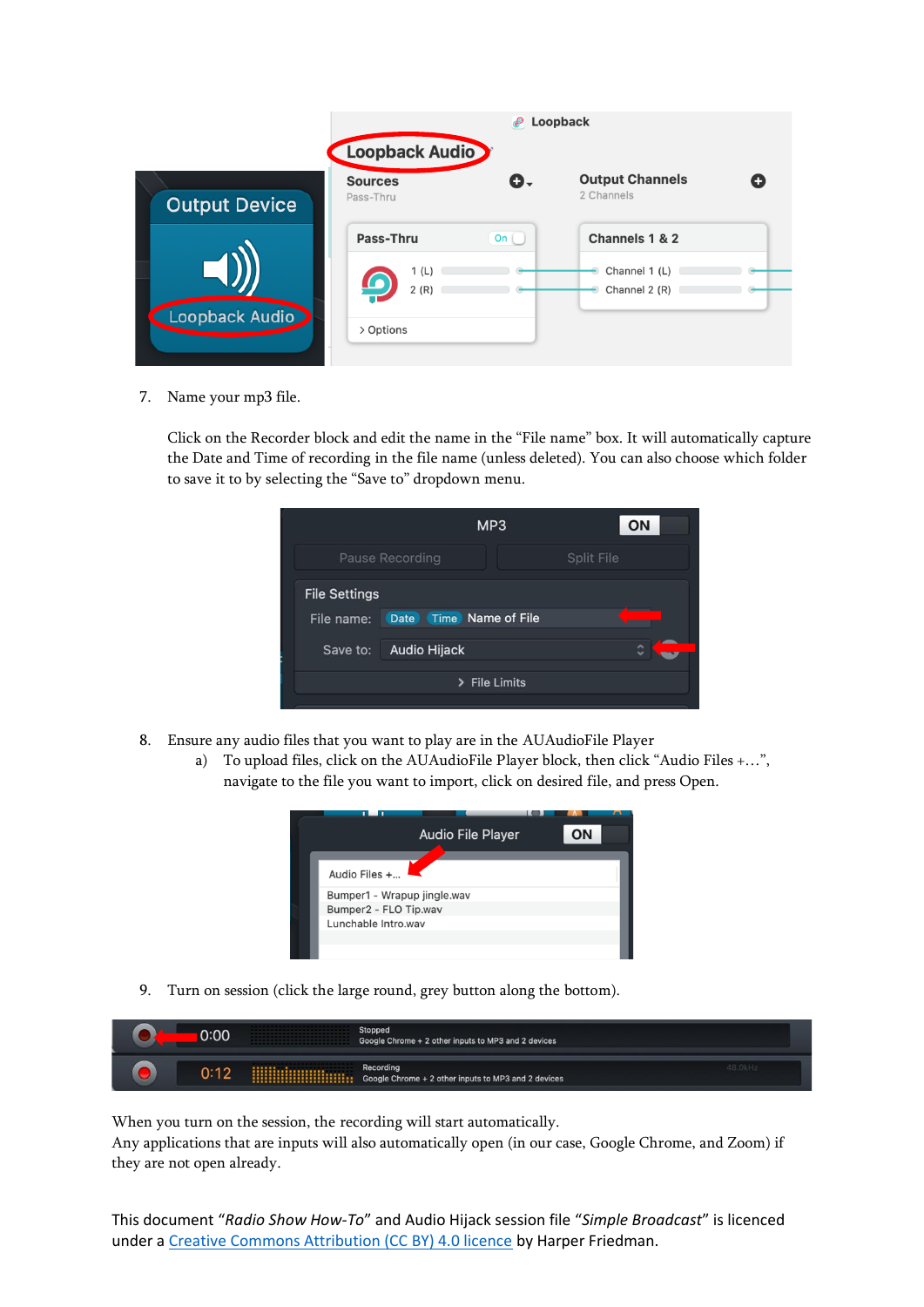10. In Zoom (or your desired conference call software), switch your microphone to the Loopback session

This allows the other people in the call to hear the music and other audio that you're playing. In Zoom, go to the audio settings and then, under Select a Microphone, select your Loopback session. Similar to our Output before, you need to make sure that the names match.

|                                                      |                             | <b>P</b> Loopback |                                      |   |
|------------------------------------------------------|-----------------------------|-------------------|--------------------------------------|---|
| <b>Select a Microphone</b>                           | Loopback Audio              |                   |                                      |   |
| Same as System                                       | <b>Sources</b><br>Pass-Thru | 0.                | <b>Output Channels</b><br>2 Channels | o |
| Aeropex by AfterShokz<br>✓                           | Pass-Thru                   | $On$ $\Box$       | Channels 1 & 2                       |   |
| MacBook Air Microphone (MacBook Air Microphone)      | 1(L)                        |                   | Channel 1 (L)                        |   |
| Microsoft Teams Audio (Microsoft Teams Audio Device) | G<br>2(R)                   |                   | Channel 2 (R)                        |   |
| Loopback Audio                                       | > Options                   |                   |                                      |   |

11. Do an audio levels check.

Check levels in the Peak/RMS block to the right of the application you're testing. You want the volume around -3dB. -1dB to -9dB is an acceptable range. Adjust as necessary by moving the slider on the adjacent Volume block. If you want it louder than 100, click 2X Overdrive and then you can adjust it to a max of 200. You can keep doing this until 4X.

- a) Check the volume of your call
	- i. Have the people in your call talk amongst themselves. You can adjust the volume so that the whole call is at the right level.
	- ii. If you notice that one person is louder than another, you can ask that person to speak louder/softer, be closer or farther from their microphone, or to turn up the volume or gain of their microphone. You can also adjust your input level in conference call software such as Zoom.
- b) Check AuAudioFile Player
	- i. Navigate to AuAudioFile Player
	- ii. Click on file you want to play
	- iii. Press play button to play the file
	- iv. Once you're happy with the levels, press the pause button in the AudioFilePlayer, then the left-facing rewind button to return the file to the beginning.

### 12. Once you're ready to go live, navigate to the Broadcast block and turn it on.



#### During Show:

This session file is routed with the intention of the person running it to not speak during the broadcast. Additionally, it is routed to have the best quality audio possible. Because of this, you must